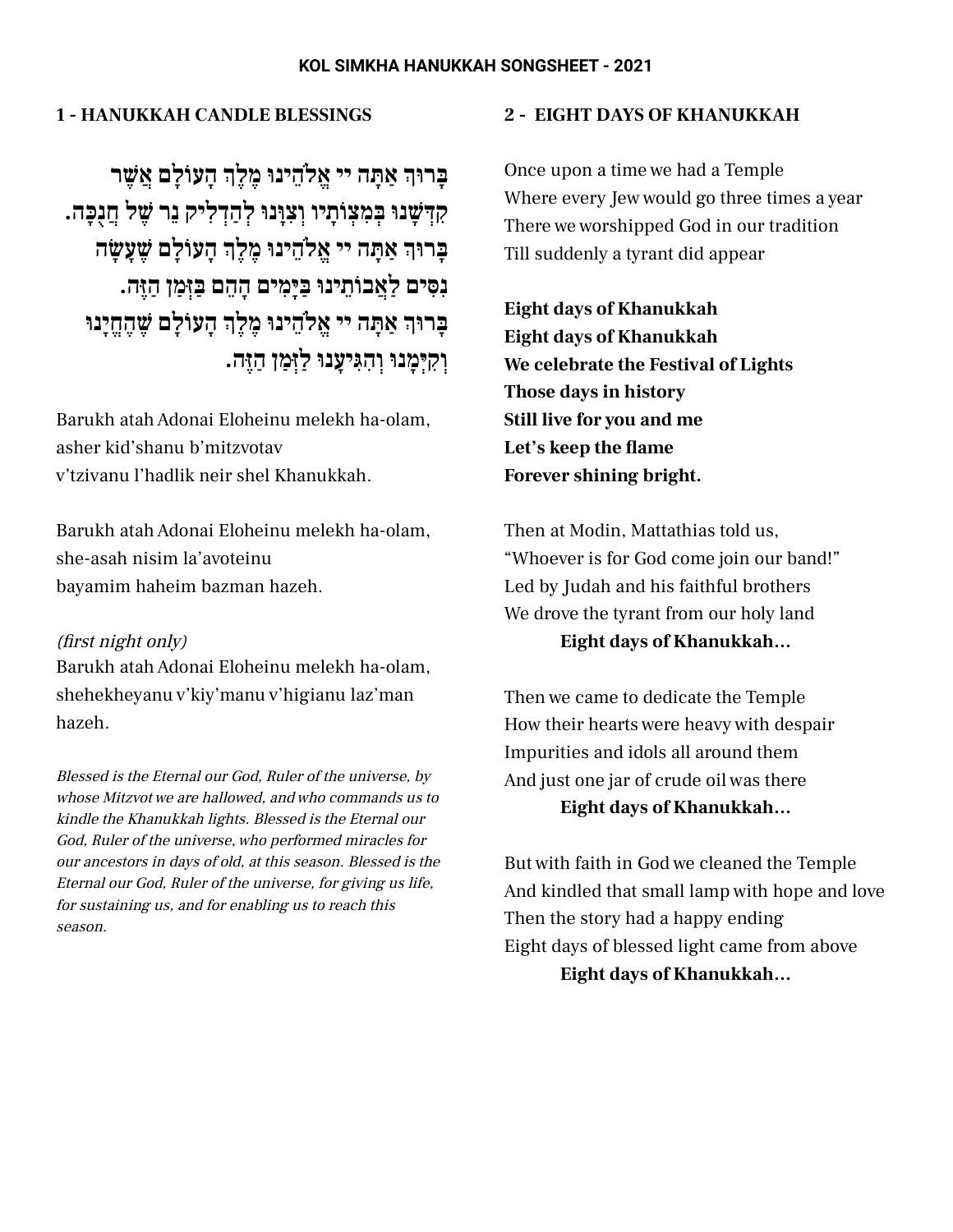#### **KOL SIMKHA HANUKKAH SONGSHEET - 2021**

## **3 - OCHO KANDELIKAS**

Khanuka linda sta aqui, ocho kandelas para mi.

**Ay!**

**Una kandelika, Dos kandelikas Tres kandelikas Quatro kandelikas Sinju kandelikas Sej kandelikas Siete kandelikas… Ocho kandelas para mi.**

Muchas fiestas vo fazer, con alegrias y plazer. **Ay, una kandelika…**

Los pastelicos vo cumer, con almendricas y la miel.

**Ay, una kandelika…**

## **4 - EACH KHANUKKAH WE GLORIFY**

Each Khanukkah we glorify brave Judah Maccabeus Who had the courage to defy Antiochus and free us. But it is not fair that we should forget Mrs. Maccabeus, to whom we owe a debt. She mixed it, she fixed it, she poured it into a bowl. You may not guess but it was the latkes That gave brave Judah a soul.

The Syrians said, "It cannot be that old Mattathias Whose years are more than 83 would dare to defy us!" But they didn't know his secret, you see. Mattathias dined on latkes and tea. One latke, two latkes, and so on into the night… You may not guess but it was the latkes That gave him the courage to fight.

Now this is how it came about this gastronomic wonder That broke the ranks of Syria like flaming bolts of **thunder**. Mrs. Maccabeus wrote in the dough Portions of the Torah, then fried them, so. They shimmered, they simmered, absorbing the olive oil… You may not guess but it was the latkes Which made the Syrians recoil.

Now these little latkes, brown and delicious Must have hit the spot, 'cause with appetites vicious All the heroes downed them after their toil, **Causing in the Temple a shortage of oil.** One latke, two latkes, and so on into the night… You may not guess but it was the latkes Which gave us the Khanukkah light!